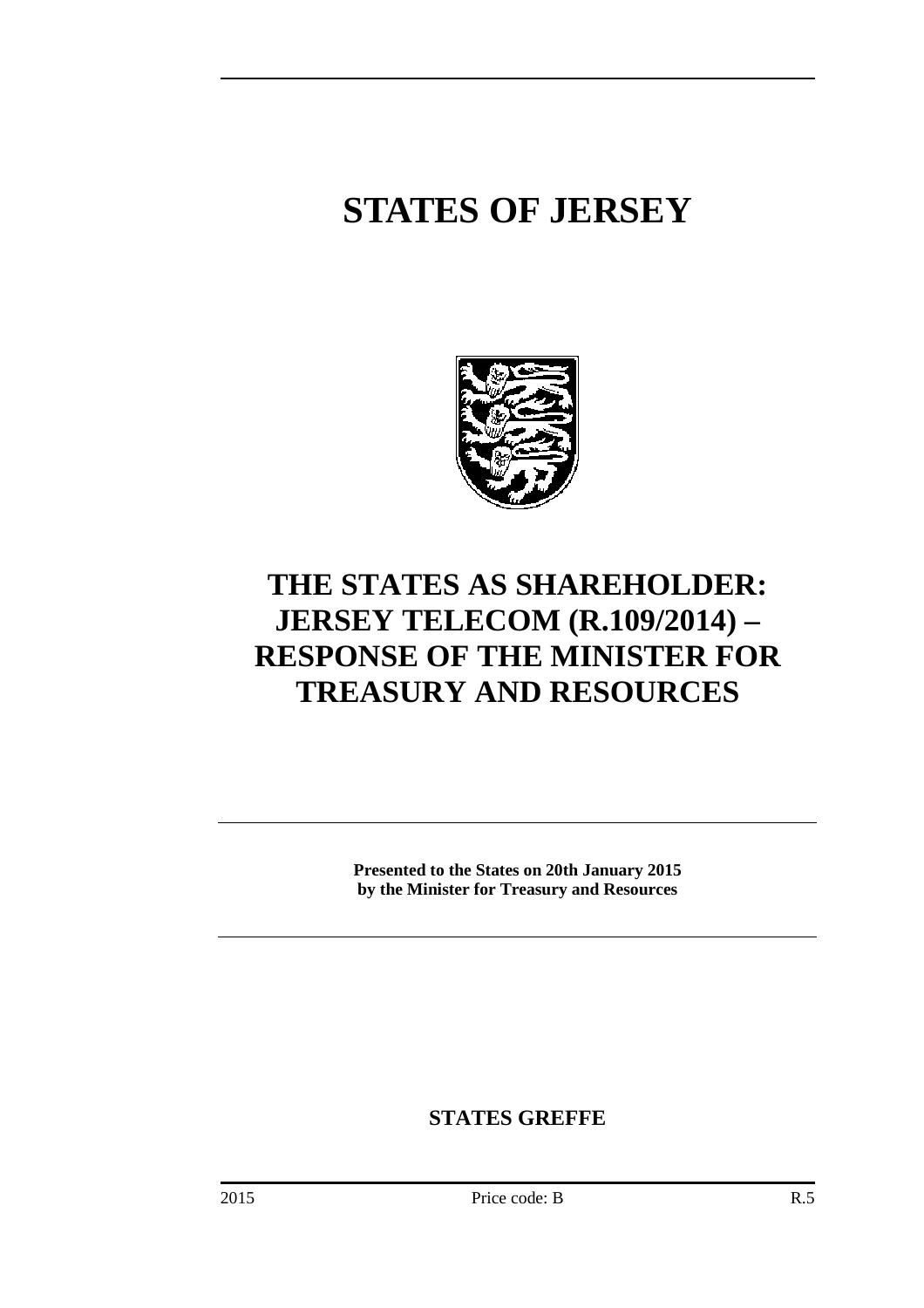#### **THE STATES AS SHAREHOLDER: JERSEY TELECOM (R.109/2014) – RESPONSE OF THE MINISTER FOR TREASURY AND RESOURCES**

**Ministerial Response to:** R.109/2014

**Report title:** The States as Shareholder: Jersey Telecom

#### **INTRODUCTION**

JT has grown since incorporation, both in relation to service diversity and geographical coverage. The Minister believes it is reasonable to review the reasons for holding all shares periodically, as best practice. Furthermore, it is proposed to report to the States on the rationale for holding shares on a regular basis for openness and transparency.

As the Treasury has not embarked on such a review for holding its shares before, it is important to prioritise which shareholding to review first. It is agreed that, given the growth in diversity of service offerings and geographic coverage, JT is the most appropriate review to carry out first. It is anticipated that such a review will need the appropriate involvement of other States Departments, CICRA and JT's Board. The planning and implementation of such a review will need care and due diligence, and require the support of the Council of Ministers at key milestones. Any change in structure of ownership would require States approval.

JT's Board has been consulted before publishing this Response. Overall they are supportive of the recommendations and the Minister's responses, and have offered to provide assistance where appropriate. The Board is mindful that the deliberations on the outcome of the review should not be lengthy, as this could impact the States' shareholder value of JT, as well as being disruptive to its customers and employees. Further, that when a decision is taken, it is important to continue to bear in mind the independence of the Board and the statutory obligations of individual directors as contained in the Companies (Jersey) Law 1991.

The comments in this response in relation to the Comptroller and Auditor General (C&AG)'s recommendations reflect the anticipated timescales, but these may be subject to change as time evolves –

- 1. Planning stage (Q1 2015)
- 2. Tender issue, selection and appointment (Q2 2015)
- 3. Assessment (Q3–Q4 2015)
- 4. Report to the States on the outcome of the Review/States approval (Q1 2016).

The Minister's detailed responses are as follows.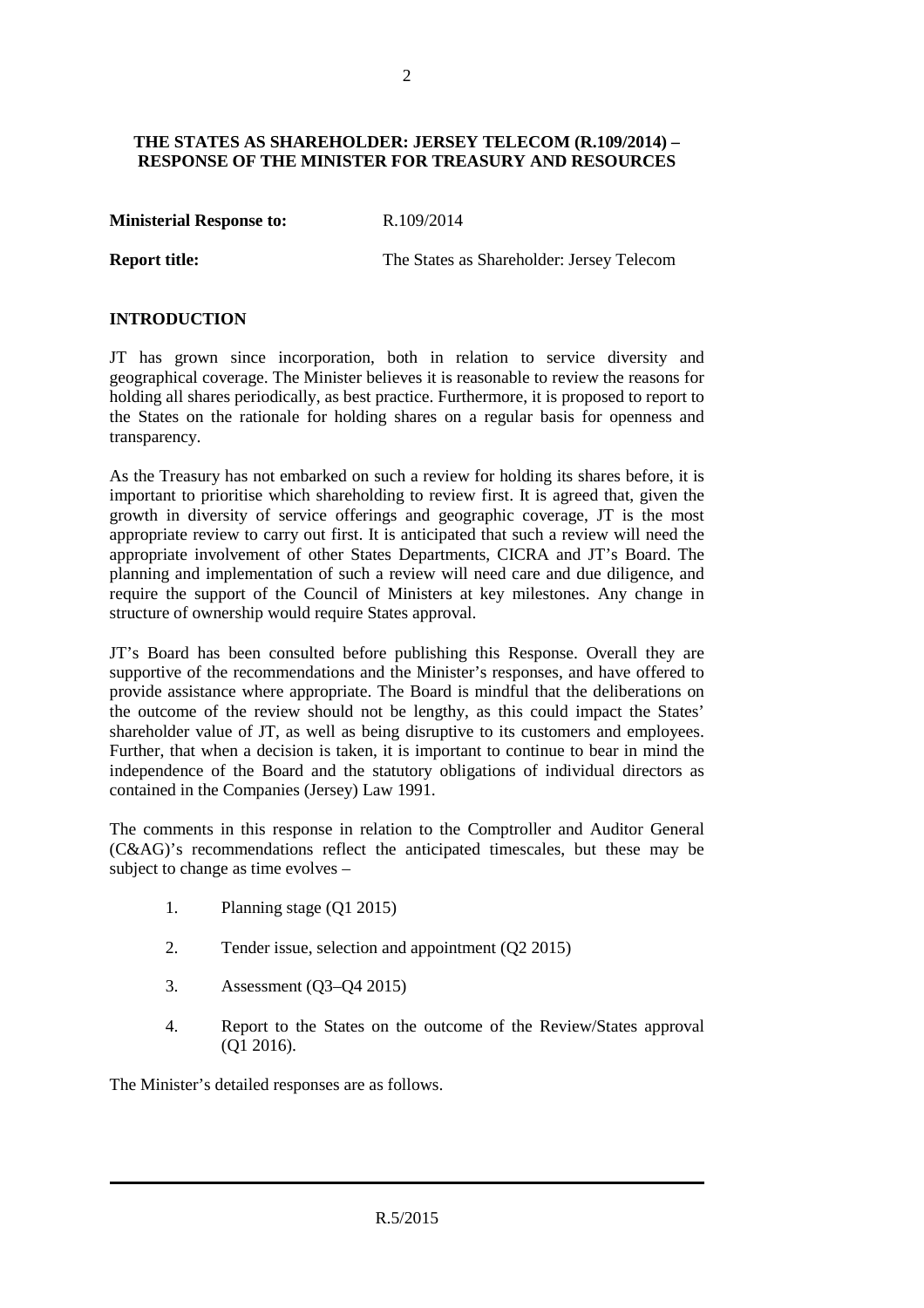### **CONCLUSIONS**

| <b>Report</b><br>Ref. | <b>Conclusion</b>                                                                                                                                                                                                                                                                                                                   | <b>Comments</b>                                                                                                                                                                                                                                                                                                                                                                                                      |
|-----------------------|-------------------------------------------------------------------------------------------------------------------------------------------------------------------------------------------------------------------------------------------------------------------------------------------------------------------------------------|----------------------------------------------------------------------------------------------------------------------------------------------------------------------------------------------------------------------------------------------------------------------------------------------------------------------------------------------------------------------------------------------------------------------|
| 4.1                   | The States has developed its function as<br>shareholder and there is evidence of<br>substantial satisfaction and compliance<br>with the MoU.                                                                                                                                                                                        | Agreed. The reasons for holding all<br>Strategic Investment shareholdings,<br>including JT, should be reviewed<br>regularly.                                                                                                                                                                                                                                                                                         |
|                       | the<br>telecommunications<br>However,<br>industry and JT have changed rapidly.<br>After 8 years a reconsideration of the<br>reasons for owning JT is needed.<br>Should the States decide to retain<br>ownership in whole or part, the reasons<br>for this decision and the objectives of<br>ownership should be clearly understood. | Consideration is being given to<br>creating and publishing a report to<br>the States covering the reasons for<br>holding all the States'<br>Strategic<br>Investments periodically.<br>Any<br>Treasury<br>Resources<br>and<br>recommendation for sale of part or<br>all of the JT shareholding would be<br>subject to the States' approval under<br>Telecommunications<br>the<br>(Jersey)<br>Law 2002, Article 32(5). |
| 4.2                   | If the States retains ownership of JT, it<br>should review how it performs the<br>shareholder function focussing on:                                                                                                                                                                                                                | Agreed.                                                                                                                                                                                                                                                                                                                                                                                                              |
|                       | linking how it monitors JT to its<br>ownership objectives;                                                                                                                                                                                                                                                                          |                                                                                                                                                                                                                                                                                                                                                                                                                      |
|                       | the resources available to<br>$\bullet$<br>perform the shareholder<br>function;                                                                                                                                                                                                                                                     |                                                                                                                                                                                                                                                                                                                                                                                                                      |
|                       | the MoU that governs the<br>relationship between the States<br>and JT; and                                                                                                                                                                                                                                                          |                                                                                                                                                                                                                                                                                                                                                                                                                      |
|                       | appropriate public<br>accountability.                                                                                                                                                                                                                                                                                               |                                                                                                                                                                                                                                                                                                                                                                                                                      |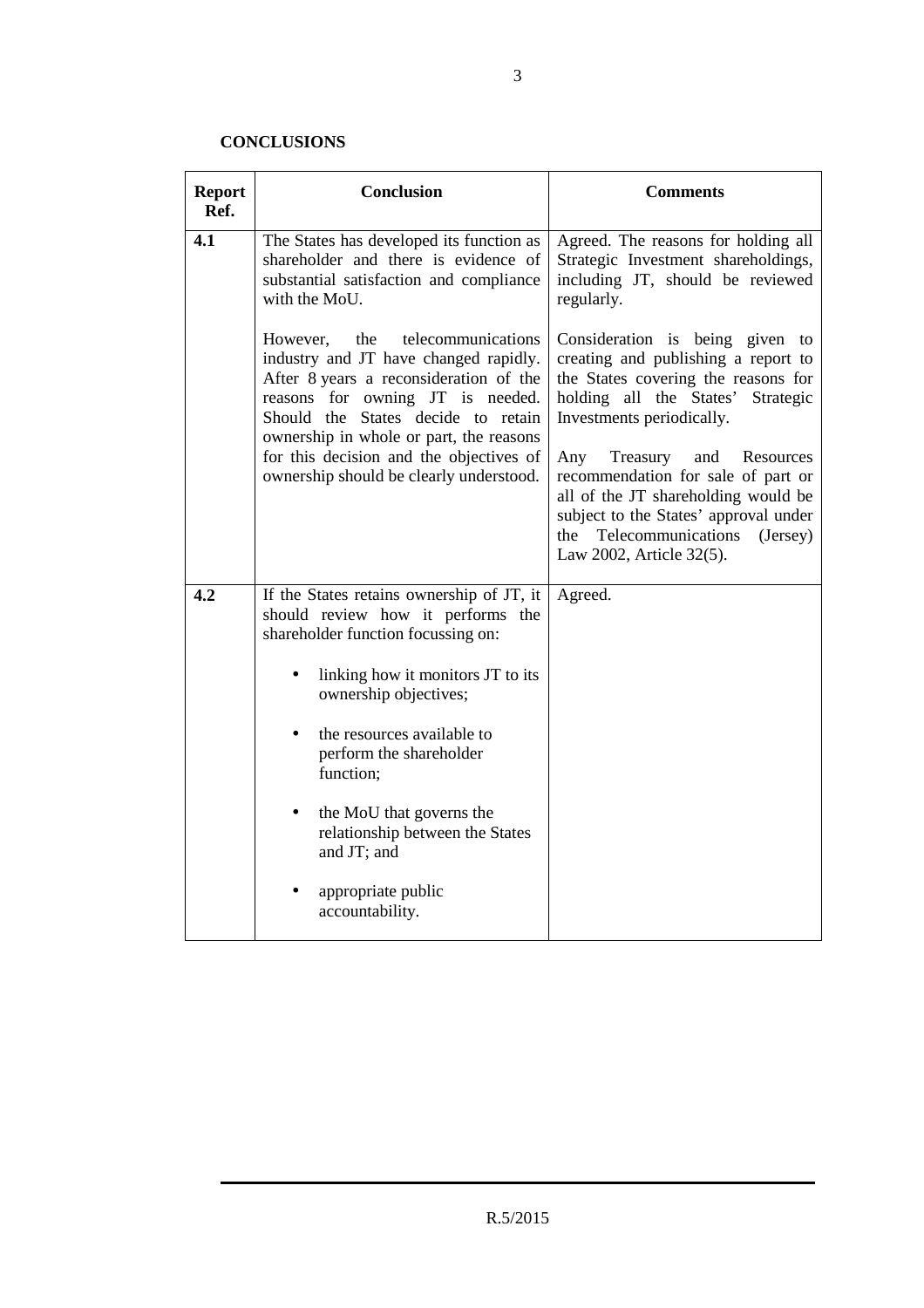#### **RECOMMENDATIONS**

|                | <b>Recommendations</b>                                                                                                                                                                                     | To  | Accept/<br><b>Reject</b>                                      | <b>Comments</b>                                                                                                                                                                                                                                                                                 | <b>Target date</b><br>of action/<br>completion                                                                |
|----------------|------------------------------------------------------------------------------------------------------------------------------------------------------------------------------------------------------------|-----|---------------------------------------------------------------|-------------------------------------------------------------------------------------------------------------------------------------------------------------------------------------------------------------------------------------------------------------------------------------------------|---------------------------------------------------------------------------------------------------------------|
| R1             | Reconsider whether<br>the States wish to<br>continue to own JT<br>in whole or in part<br>and, if so, articulate<br>clearly all the<br>objectives of<br>ownership.                                          | T&R | Accept                                                        | A full evaluation will be carried out<br>for reasons for ownership. This will<br>involve appointment of third party<br>take<br>specialists<br>and<br>time.<br>The<br>outcome will be presented to the<br>States.<br>In the interim, the 2015 business plan<br>will be received by the Minister. | Q1 2015 to<br>commence<br>the review.<br>By end of<br>Q1 2016 to<br>publish the<br>findings to<br>the States. |
| R <sub>2</sub> | Schedule periodic<br>reviews of the<br>States' continued<br>ownership of JT and<br>associated<br>objectives.                                                                                               | T&R | Accept                                                        | To be timetabled periodically.                                                                                                                                                                                                                                                                  | Periodically                                                                                                  |
| R3             | Adopt and monitor<br>performance against<br>Key Performance<br>Indicators that are<br>directly linked to all<br>the ownership<br>objectives in the<br>MoU.                                                 | T&R | Accept                                                        | KPIs will be adopted in consultation<br>with JT as part of the Annual<br>Business Planning process for the<br>start of 2015.<br>Until the rationale for ownership is<br>agreed, the Treasury will not be in a<br>position to fully challenge these.                                             | Q1 2015<br>JT's KPIs<br>identified.<br>Q2 2016 for<br>KPIs to be<br>mutually<br>agreed by the<br>Minister.    |
| R <sub>4</sub> | Adopt a specific<br>objective to reflect<br>the States' risk<br>appetite as<br>shareholder and<br>associated Key<br>Performance<br>Indicators.                                                             | T&R | Accept in<br>principle<br>subject to<br>further<br>evaluation | This will be developed when mutually<br>agreeing KPIs.                                                                                                                                                                                                                                          | Q2 2016<br><b>KPIs</b><br>mutually<br>agreed by<br>SOJ.                                                       |
| R <sub>5</sub> | Reconsider the<br>resources devoted to<br>the shareholder<br>function, including<br>in light of the<br>change in the nature<br>of JT's business and<br>the increased risk to<br>the States'<br>investment. | T&R | Accept                                                        | The resources required across the<br>range of Treasury and Resources<br>function will need to be reviewed in<br>order to deliver the savings required<br>in 2015. The Department needs to<br>consider efficiency and effectiveness<br>in how it employs its resources across<br>all functions.  | $None -$<br>under<br>consideration                                                                            |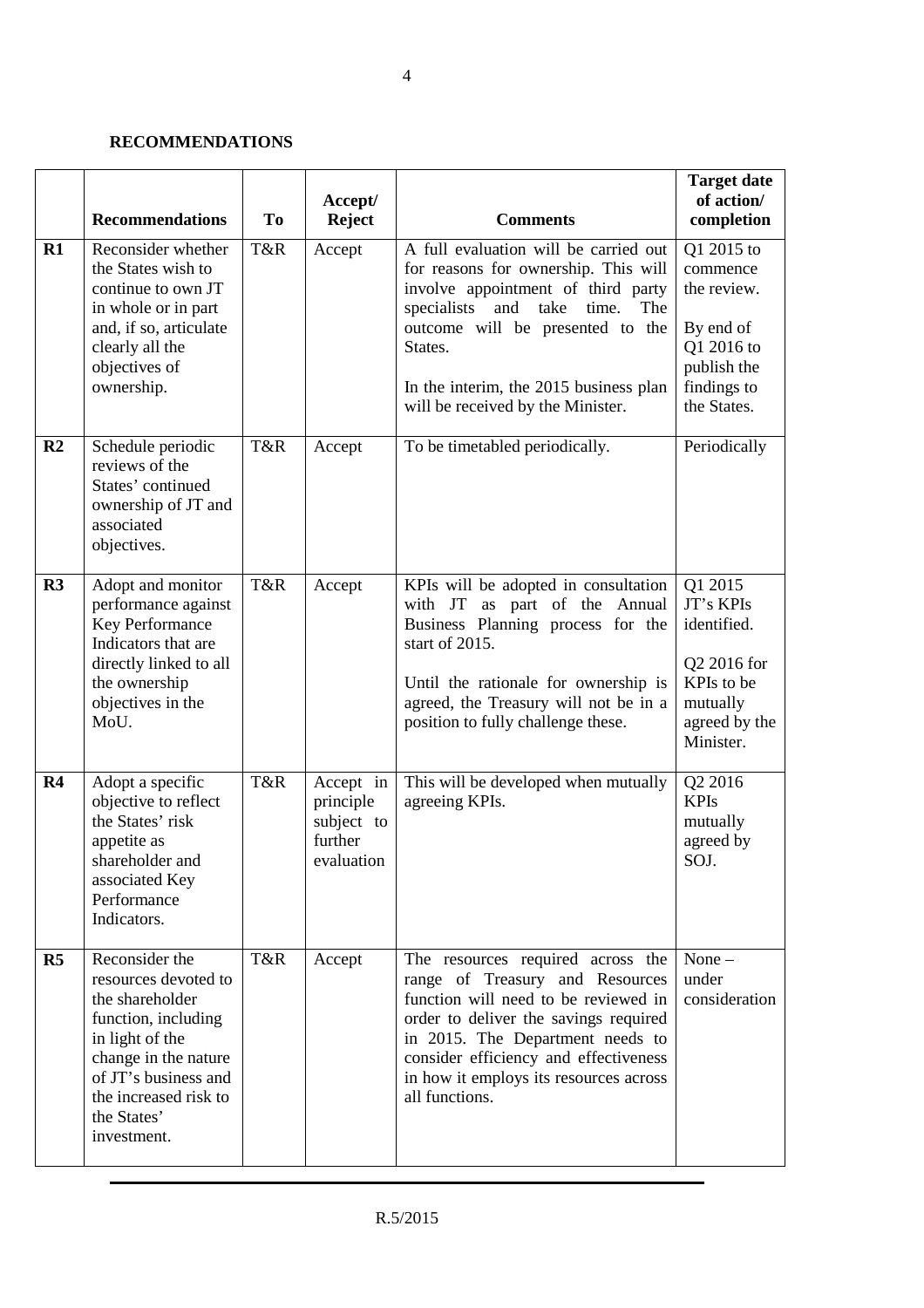|                | <b>Recommendations</b>                                                                                                                                                                            | <b>To</b> | Accept/<br><b>Reject</b>                                      | <b>Comments</b>                                                                                                                                                                                       | <b>Target date</b><br>of action/<br>completion                                                                                         |
|----------------|---------------------------------------------------------------------------------------------------------------------------------------------------------------------------------------------------|-----------|---------------------------------------------------------------|-------------------------------------------------------------------------------------------------------------------------------------------------------------------------------------------------------|----------------------------------------------------------------------------------------------------------------------------------------|
| R <sub>6</sub> | Undertake a<br>thorough review of<br>the MoU.                                                                                                                                                     | T&R       | Accept                                                        | Comparisons in 2013 have already<br>been made to best practice (e.g. UK<br>Listing Authority disclosure). The<br>timing of review and agreement for<br>change is dependent on discussions<br>with JT. | $Q2/3$ 2015 -<br>carry out<br>review of<br>proposed<br>changes.<br>$Q3/4$ 2015 -<br>Update the<br>MoU and<br>present to the<br>States. |
| R7             | Provide a clearer<br>definition of<br>proposed<br>transactions for<br>which consent is<br>required, taking into<br>account both the<br>size, context and<br>risk of the proposed<br>transactions. | T&R       | Accept                                                        | This can be included in R6.                                                                                                                                                                           | Timing as<br>per R6.                                                                                                                   |
| R8             | Consider whether<br>transactions in<br>respect of specific<br>infrastructure should<br>require prior<br>consent.                                                                                  | T&R       | Accept in<br>principle<br>subject to<br>further<br>evaluation | Further research to be carried out and<br>consideration of risks in discussions<br>with EDD and any other interested<br>parties. This can be included in R6.                                          | Timing as<br>per R6.                                                                                                                   |
| R9             | Review the form<br>and frequency of<br>meetings required in<br>the MoU.                                                                                                                           | T&R       | Accept in<br>principle<br>subject to<br>further<br>evaluation | This will be reviewed and compared<br>to industry practice. This can be   included in<br>included in R6.                                                                                              | This can be<br>R6.                                                                                                                     |
| <b>R10</b>     | Extend the<br>requirements for<br>Ministerial approval<br>to remuneration of<br>directors of<br>subsidiary<br>companies.                                                                          | T&R       | Accept in<br>principle<br>subject to<br>further<br>evaluation | This will be reviewed and compared<br>to industry practice. This can be<br>included in R6.                                                                                                            | This can be<br>included in<br>R6.                                                                                                      |